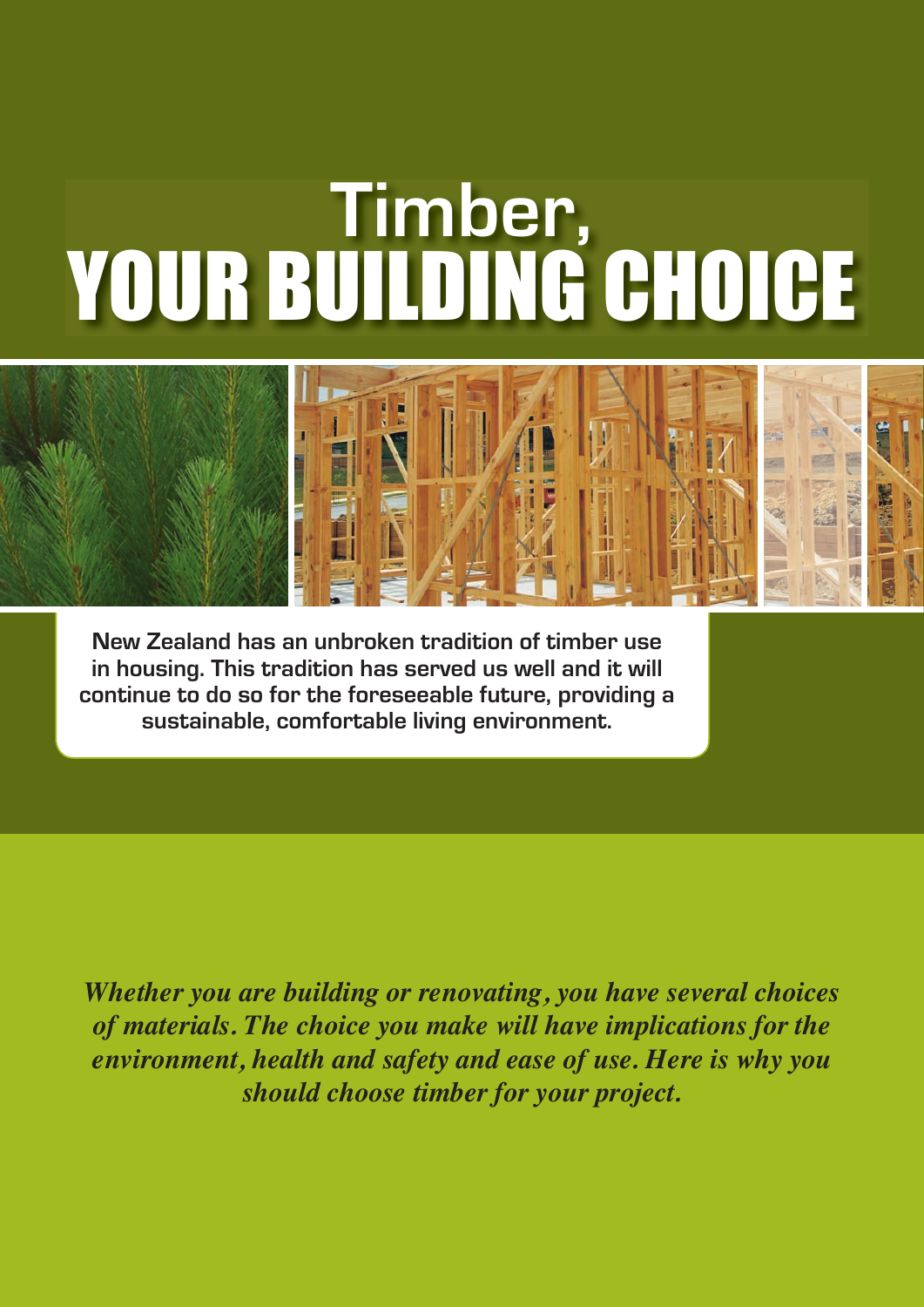### **RENEWABLE RESOURCE**

Almost all New Zealand timber used in construction is sourced from sustainably managed plantation forests and not from protected natural indigenous forests.

New Zealand's plantation forest resource is expanding as harvested trees are replaced and new land is planted.

#### **CARBON STORE**

New Zealand's forests, including plantation forests absorb and store  $CO<sup>2</sup>$  from the atmosphere.

Timber used in construction and other uses stores carbon for the duration of its life which can be well in excess of the 50 year minimum service life of a house as required under the New Zealand Building Code.

Competing materials such as Steel and Concrete are net emitters of CO<sup>2</sup> into the atmosphere.

The following table provides an indication of the amount of Carbon stored against the amount of Carbon emitted over various different examples of House construction and also provides a conversion into what this equates to in terms of distance that can be travelled in an average car.

| Option                      | 1                 | 2                 | 3                   | 4                   |
|-----------------------------|-------------------|-------------------|---------------------|---------------------|
| House Size                  | 200 <sup>m²</sup> | 200 <sup>m²</sup> | 200 <sup>m²</sup>   | 200 <sup>m²</sup>   |
| Floor                       | Timber            | Timber            | Concrete            | Concrete            |
| Frame                       | Timber            | Timber            | Timber              | Steel               |
| <b>Windows</b>              | Wooden            | Aluminium         | Aluminium           | Aluminium           |
| Cladding                    | Timber            | Timber            | <b>Brick Veneer</b> | <b>Brick Veneer</b> |
|                             | Weatherboards     | Weatherboards     |                     |                     |
| Roofing                     | Long Run Iron     | Long Run Iron     | Long Run Iron       | Long Run Iron       |
| Decking (30m <sup>2</sup> ) | Timber            | Timber            | Concrete            | Concrete            |
| Carbon                      | [-20.68 tonnes]   | $[-17.28$ tonnes) | 18.73 tonnes        | 32.77 tonnes        |
| Emission (store)            |                   |                   |                     |                     |
| Vehicle Usage               | 103,390km         | 86,390km          | 93,660km            | 163,860km           |
| Equivalent                  | (saved)           | (saved)           |                     |                     |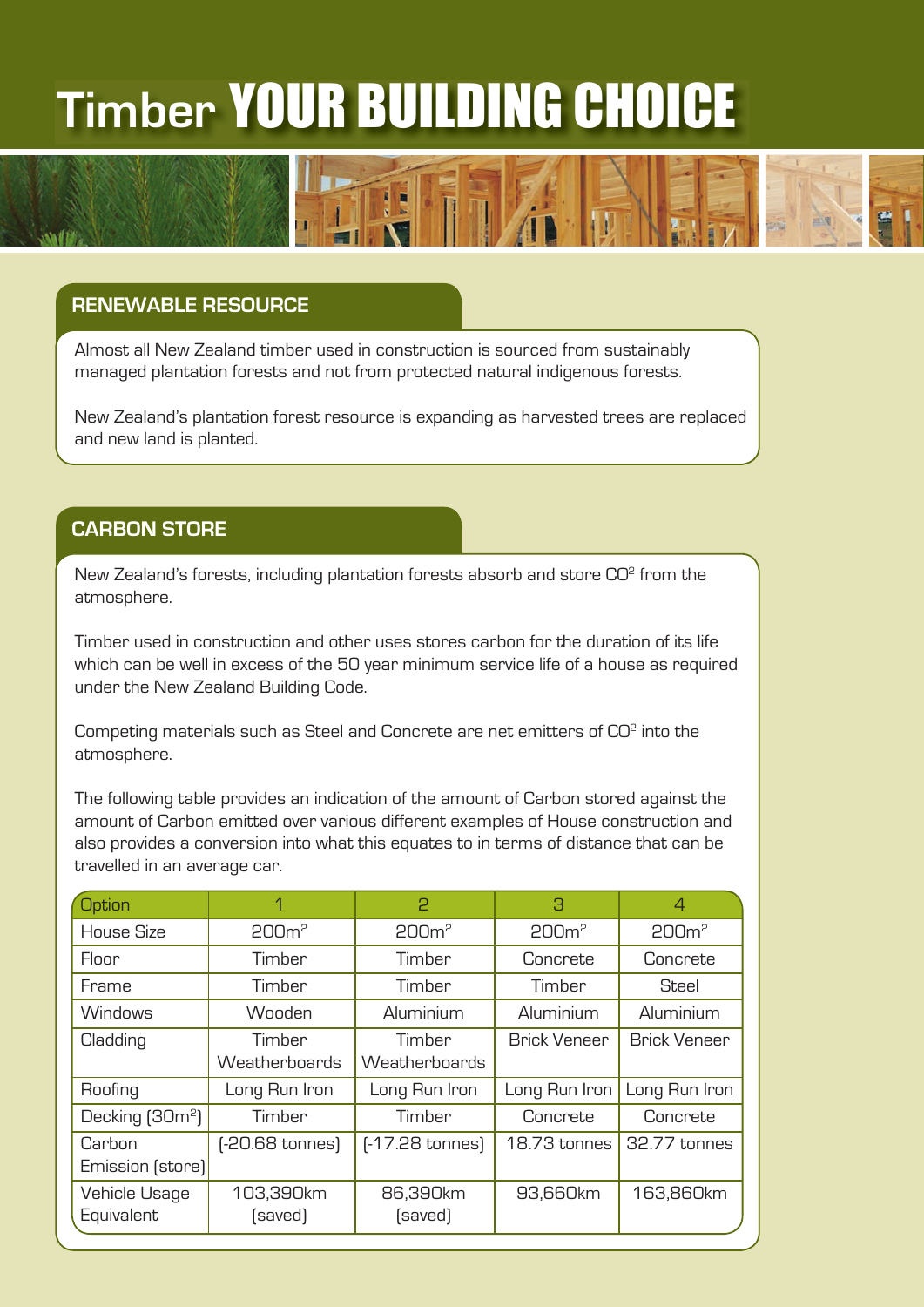### **CARBON STORE - continues**

So the difference between option 1 and 4, is the equivalent of driving 267,250kms in an average family car, or 7 return journeys from New Zealand to London.

The Net Carbon emitted from construction Materials produced in New Zealand is:

| $-228 \text{ kg/m}^3$  |
|------------------------|
| $-168 \text{ kg/m}^3$  |
| 182 kg/m <sup>3</sup>  |
| $8117 \text{ kg/m}^3$  |
| 6325 kg/m <sup>3</sup> |
|                        |

(source: Timber Design Guide, edited by Prof A Buchanan, University of Canterbury)

Every cubic metre of wood used as a substitute for other building materials, such as steel, aluminium, concrete or plastics, reduces  $CO<sup>2</sup>$  emissions in the atmosphere by an average of 1.1 tonne  $CO<sup>2</sup>$ . If this is added to the 0.9 tonne of  $CO<sup>2</sup>$  stored in wood, each cubic metre of wood saves a total of 2 tonne CO<sup>2</sup>.

(source: CEI-Bois, Brussels)

#### **INSULATION**

The New Zealand Building Code requires houses to comply with thermal insulation standards.

Timber framed construction methods have superior thermal insulating qualities to competing products because of its lower thermal bridging properties.

Timber also has a lower temperature gradient profile thus reducing condensation issues that are associated with steel.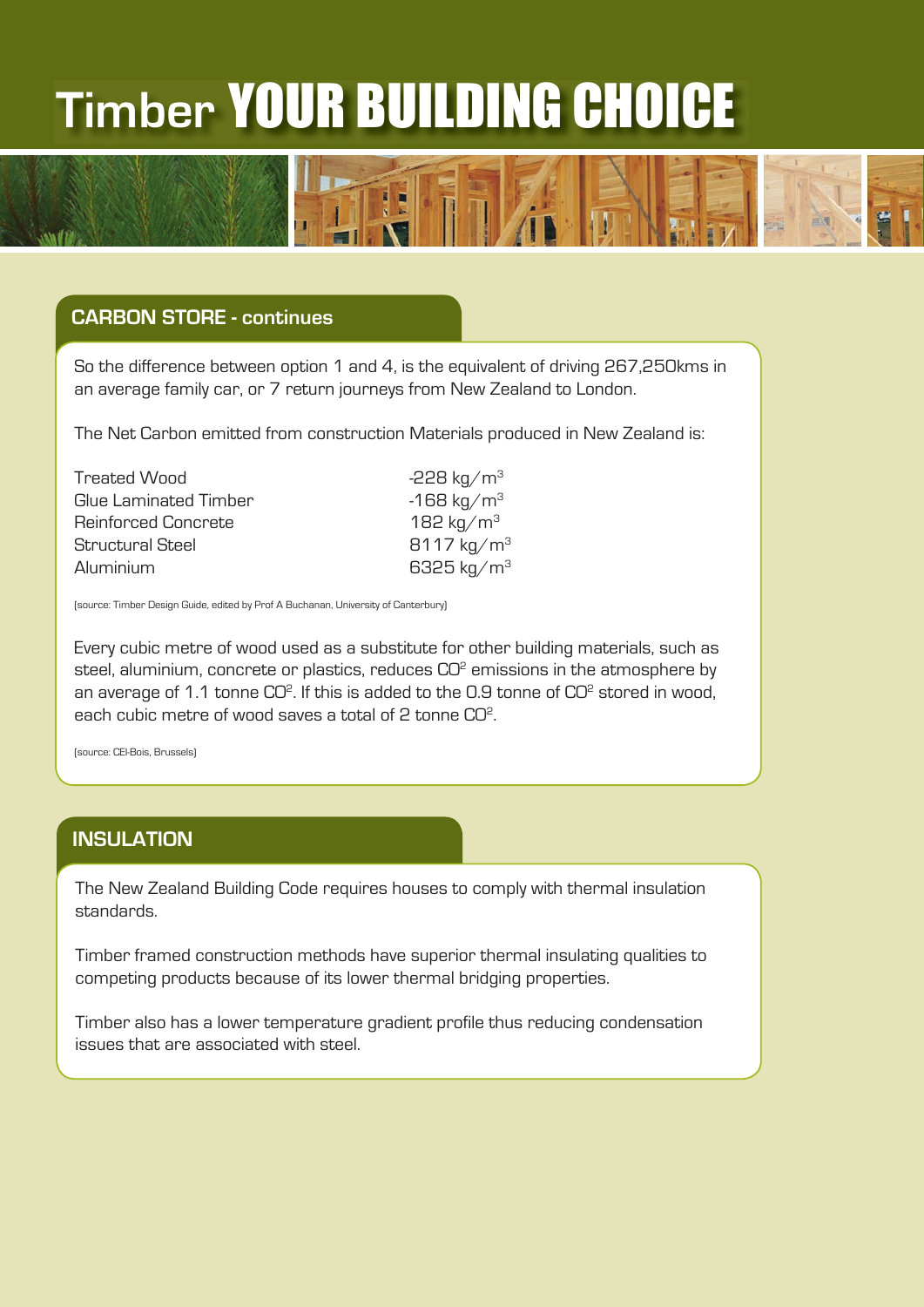## **DURABILITY**

Modern preservatives provide timber with protection against the effects of moisture and insect attack balanced with minimal use of chemicals.

Timber does not rust.

#### **ELECTRICITY**

Timber is a natural electrical insulator, especially when dry as is the norm in modern house framing.

Steel, if in accidental contact with a live source of electricity is a serious hazard to life.

#### **FIRE**

Even though timber burns, its contribution to total fire load in a burning house is very small compared to the load from flammable building contents such as furnishings.

Timber remains dimensionally stable and retains structural strength until the cross section has been considerably reduced whereas steel will suffer rapid temperature rise and loss of strength when exposed to fire.

### **CANTERBURY EARTHQUAKE**

On 4 September 2010 the Canterbury region experienced an earthquake of magnitude 7.1

- a. In general the housing stock, predominantly of timber framed construction, performed well with little structural damage caused by ground shaking.
- b. The most significant structural damage to housing that was experienced was due to liquefaction of soil causing differential subsidence and/or lateral movement of foundations
- c. Overall, pile foundations were able to withstand the effects of liquefaction better than concrete slab foundations. Pile foundations with timber framed flooring were able to cope with differential subsidence and lateral movements better than concrete slabs.